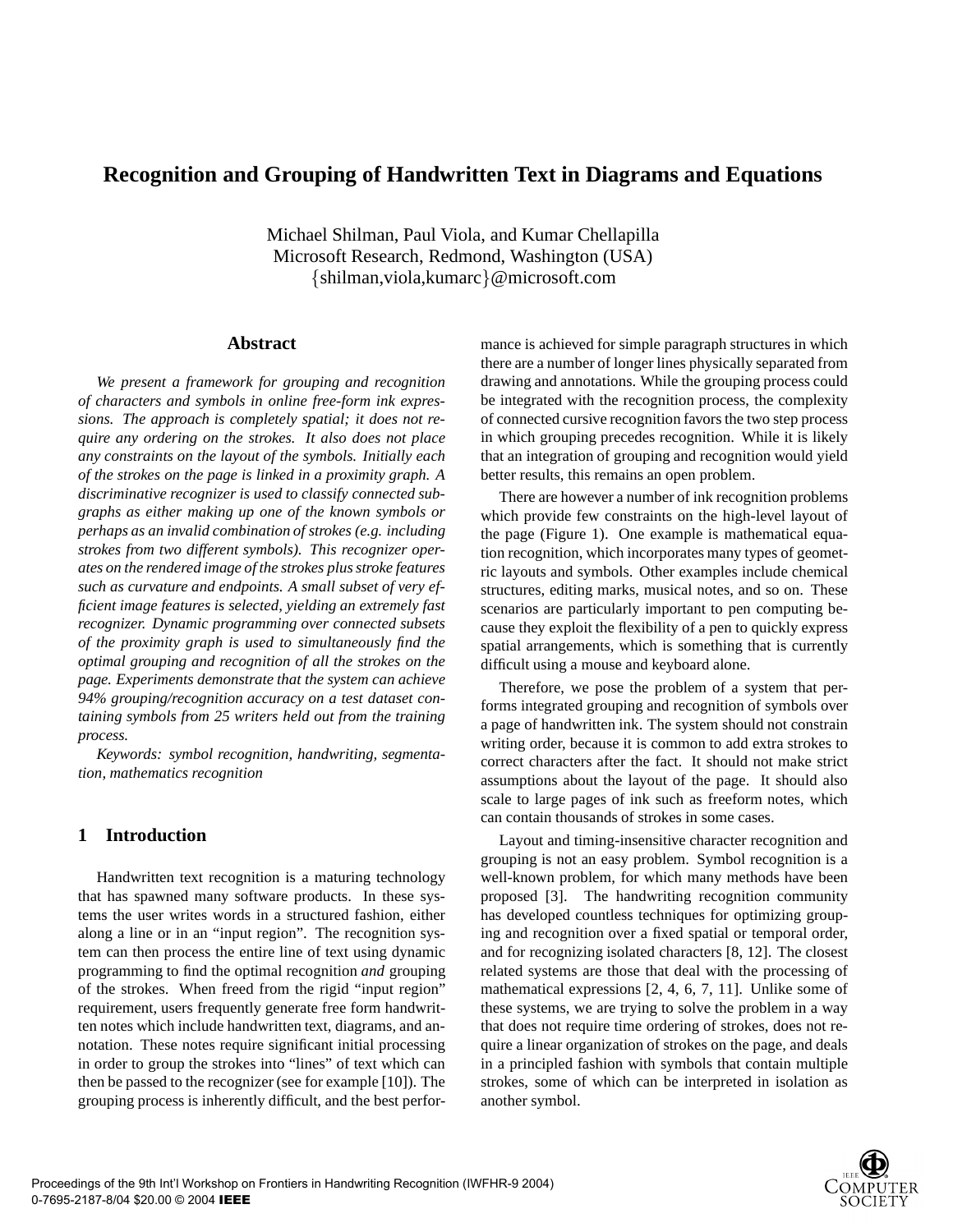

**Figure 1. The pen is a particularly useful input device when layout is unconstrained, as is the case in (a) mathematics, (b) chemistry, and (c) document annotations.**

### **2 Optimized Recognition and Grouping**

In this paper, we present an efficient, purely spatial approach to simultaneously group and recognize handwritten symbols on a page. Our approach is an optimization over a large space of possible groupings in which each grouping is evaluated by a recognizer (Figure 2). This is in contrast to approaches where grouping and recognition are carried out as separate steps (e.g. systems with a separate layout analysis step).

In this approach the recognizer carries the burden of distinguishing good groupings from bad groupings and also must assign correct labels to good groupings. This sort of recognizer must evaluate quickly in order to process the large number of possible stroke groupings for a page of ink in a reasonable time.

Given such a recognizer, there are several benefits to this factoring of the problem. Improving the accuracy or performance of the system is simply a function of improving the accuracy or performance of the recognizer. Introducing new features to the system, such as rotation- or scale-invariance is simply a matter of changing the recognizer, rather than changing both the recognizer and the layout analysis. Perhaps most significantly, it enables our system to be nearly entirely learned from examples rather than relying on handcoded heuristics. This last point bears repeating: ours is a monolithic system which once developed, requires no hand constructed geometric features. All thresholds and parameters are learned automatically from a training set of examples.

Our system operates in the following manner. As a preprocessing step, it first builds a neighborhood graph of the ink in which nodes correspond to strokes, and edges are added when strokes are in close proximity to one another. Given this graph, we iterate efficiently over connected sets of nodes in the graph using dynamic programming and fast hashing on collections of nodes. For each set of nodes of up to size  $K$ , we perform a discriminative recognition on the set. This allows us to incorporate non-local information that rules out spurious answers that might result from a generative model. We use dynamic programming to optimize over the space of possible explanations. The resulting system achieves high accuracy rates without any language model, places no stroke ordering requirements on the user, and places no constraints on the way in which symbols must be laid out on the page.

#### **2.1 Optimization**

Given a page of ink, we wish to minimize a global cost function:

$$
C({Vi}) = \Phi(R(V0), R(V1), ..., R(Vn))
$$
 (1)

In Equation 1, each  $V_i$  is a subset of the vertices which form a partition of the page,  $R$  is the best recognition result for that set of vertices, the function  $\Phi$  is a combination cost (such as *sum*, *max*, or *average*), and C represents the overall cost of a particular grouping  $\{V_i\}$ .

To implement this optimization efficiently, we need a way to iterate over valid sets  $V_i$  (*graph iteration*), an efficient and accurate symbol recognizer R (*recognition cost*), a cost function to combine the cost of two subgraphs Φ (*combination cost*), and a way to reuse computation (*dynamic programming*).

#### **2.2 Graph Iteration**

In order to constrain the set of possible groupings, we say that a grouping is only valid if the strokes in that grouping are in close proximity to one another.

Thus, from a page of ink we construct a neighborhood graph  $G = (V, E)$  in which the vertices V correspond to strokes, and edges  $E$  correspond to neighbor relationships between strokes, as shown in Figure 2b. We use the terms *strokes* and *vertices* interchangeably.

In our system, vertices are neighbors if the minimum distance between the convex hulls of their strokes is less than a threshold. However, we expect that any reasonable proximity measure would generate similar recognition results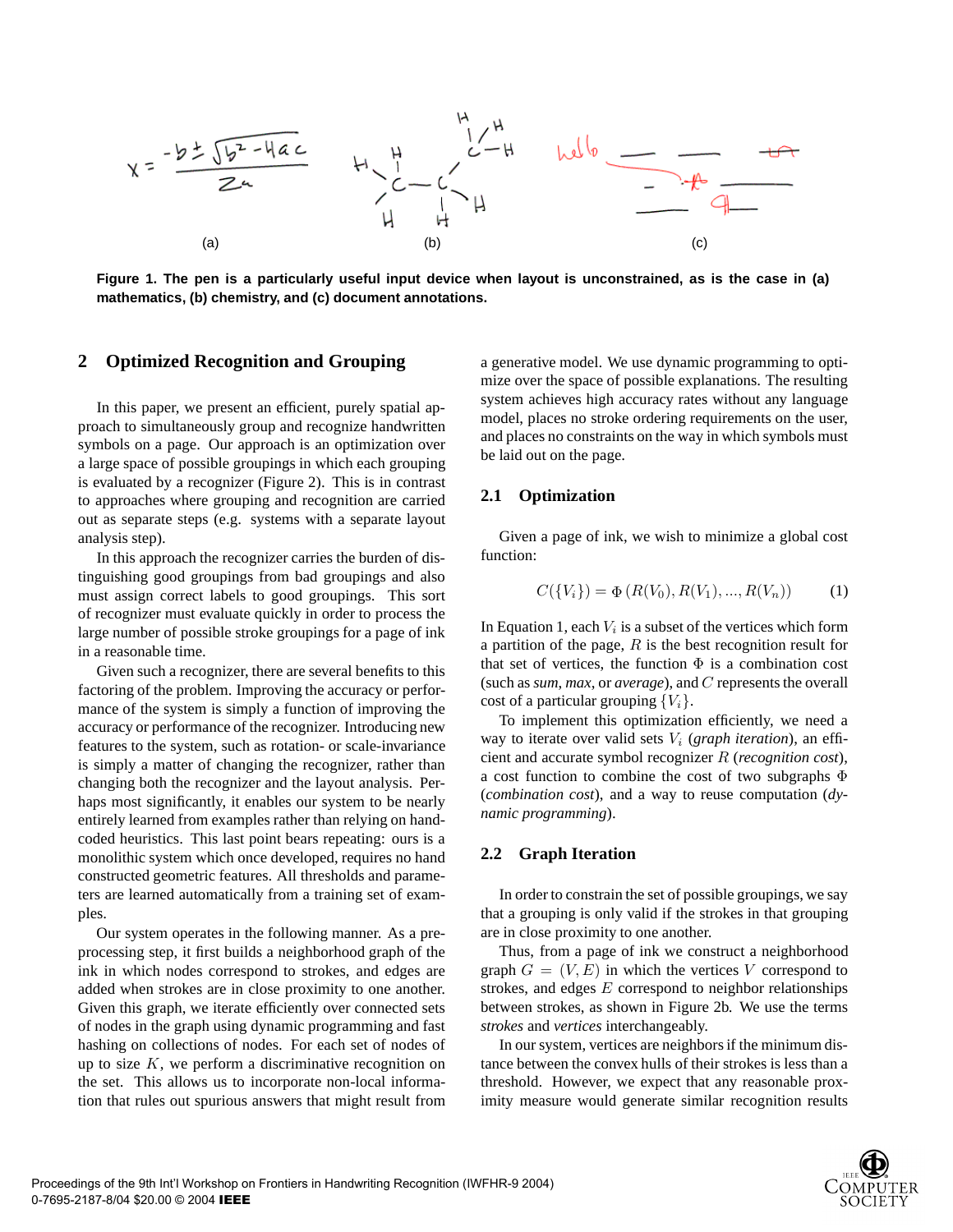

**Figure 2. An overview of our approach. (a) A user sketch containing several strokes. (b) A neighborhood graph of the strokes in the sketch. (c) Connected subsets of the neighborhood graph of up to a fixed size K. (d) Rendered images of the subsets that are passed to an AdaBoost recognizer. (e) Results from the recognizer include a symbol hypothesis and a score. (f) An optimization partitions the graph to jointly maximize the recognizer scores.**

as long as the neighborhood graph contains edges between strokes in the same symbol.

Given this neighborhood graph, we wish to enumerate all connected subsets of the nodes  $V_i$  in V where  $|V_i| \leq K$ . Each subset  $V_i$  becomes a symbol candidate for the recognizer.

To our knowledge, there is no efficient way to enumerate subsets of up to size  $K$  without duplicating subsets. We iterate by first enumerating all subsets of size 1. We then expand each subset by all of the edges on its horizon, eliminate duplicates, expand again, and so on, up through size K. This eliminates the propagation of duplicates through each round.

The subsets  $V_i$  that are generated for the graph in Figure 2b are {1}, {2}, {3}, {4}, {1, 2}, {2, 3}, {2, 4}, {3, 4},  $\{1, 2, 3\}, \{1, 2, 4\}, \{2, 3, 4\}, \{1, 2, 3, 4\}.$ 

### **2.3 Recognition Cost**

The second implementation detail of the optimization process is the recognition cost  $R$  (see Section 3 for a detailed discussion). The simple requirements are that  $R$ should return relatively low costs for subsets of the graph  $V_i$  that correspond to symbols (such as in Figure 3a). Similarly, R should return relatively high costs for subsets of the graph that do not correspond to symbols (such as in Figure 3b,c,d).

In fact, this is not as easy as it sounds. Many of the subsets that are passed to the recognizer are *invalid*, either containing strokes from multiple characters or do not contain all the strokes of a multi-stroke symbol. We call such subgraphs garbage. While some of the garbage doesn't look like any symbol in the training set, some invalid examples are indistinguishable from training samples without the use of context. For example a single stroke of an X can be easily interpreted in isolation as a back-slash (Figure 3c).

Therefore we also pass the context  $X(V_i, E)$  into the recognizer to help it spot garbage. We define the context to be the set of nodes in  $V - V_i$  that are connected to  $V_i$  in  $E$ , and show an example in Figure 3d.

### **2.4 Combination Cost**

The third implementation detail of the optimization is the combination cost,  $\Phi(c_1, c_2)$ . The combination cost is a function of the costs of the two subsets of the graph. We considered several alternative costs:

- **Sum.**  $\Phi(c_1, c_2) = c_1 + c_2 + \varepsilon$ . The sum of the costs makes intuitive sense: if the costs are negative log likelihoods then the sum corresponds to a product of probabilities. The  $\varepsilon$  penalty can be used to control over/under grouping (higher values of  $\varepsilon$  force grouping into fewer symbols).
- **Max.**  $\Phi(c_1, c_2) = \text{Max}(c_1, c_2)$ . This function penalizes the worst hypothesis in the set.
- **Average.**  $\Phi(c_1, c_2) = (c_1 + \omega c_2)/(1+\omega)$ . This function averages the scores across all of the symbols in the hypothesis.  $\omega$  is a weight corresponding to the number of symbols in the best interpretation for  $V - V_i$ .

#### **2.5 Dynamic Programming**

Finally, Because the function we wish to optimize cleanly partitions the graph into a combination of  $R(V_i)$ and  $C(V - V_i)$ , we are able to use dynamic programming to avoid redundant computation. In other words, if we have already computed  $C$  for a subset of strokes in the neighborhood graph, we can reuse the result by looking it up in a hash table. We hash on sets of strokes by XOR'ing stroke ID's.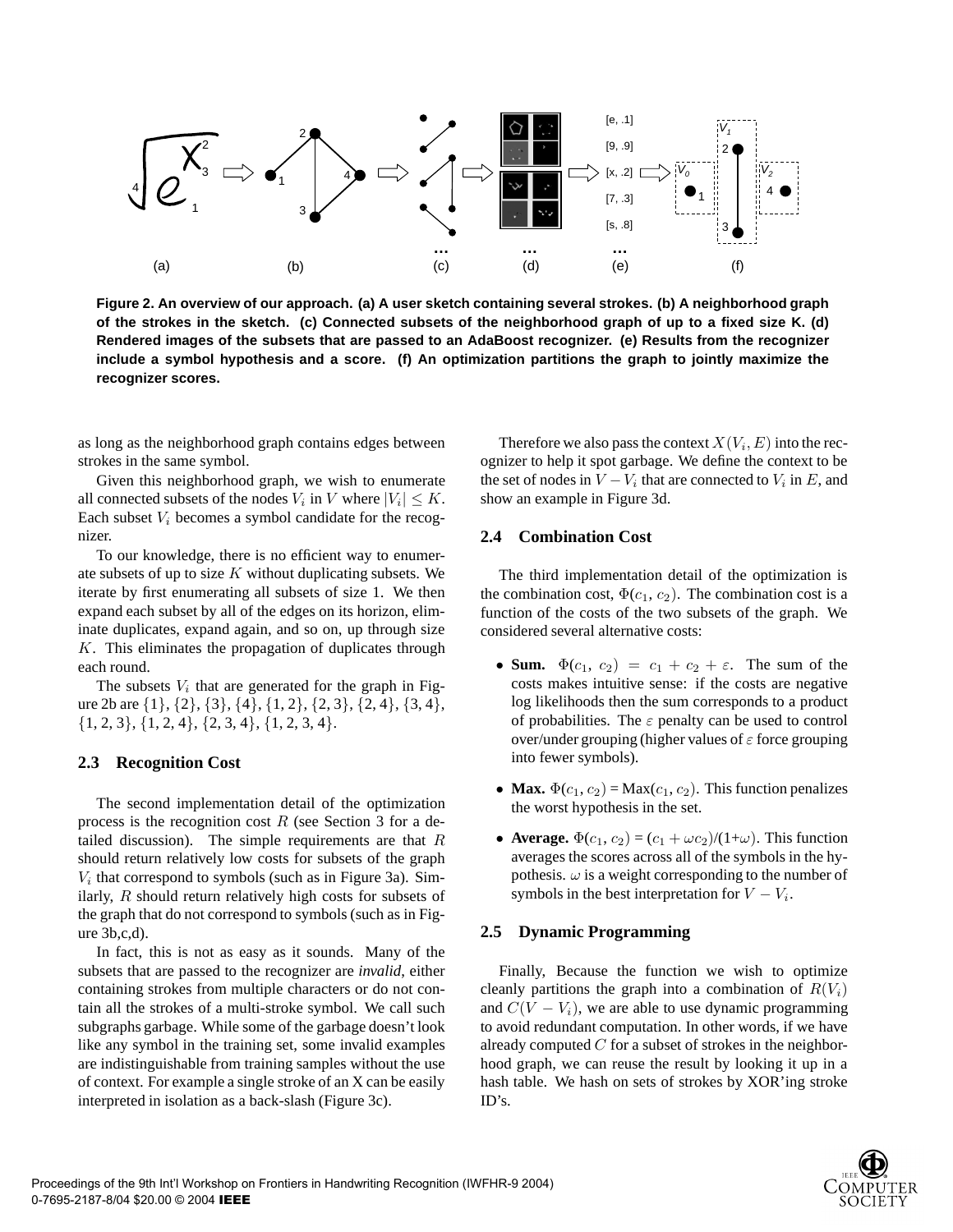

**Figure 3. A set of inputs to the recognizer. (a) A full symbol that is passed as a candidate to the recognizer. (b) Overgrouped garbage that is passed as a candidate to the recognizer. (c) Garbage that is ambiguous with a back-slash when passed to the recognizer without context. (d) Neighborhood context that makes the stroke in (c) unambiguously garbage.**

### **3 AdaBoost Symbol Recognizer**

The recognizer utilized in the dynamic programming system described above is based on a novel application of AdaBoost [5].

The basic framework used is most closely related to the work of Viola and Jones, who constructed a real-time face detection system using a boosted collection of simple and efficient features [13]. We chose this approach both because of its speed and because it is easily extensible to include additional feature information.

We have generalized Viola-Jones in two ways: our classification feature information. We have generalized Viola-Jones in two ways: our classification problem is *multi-class,* and we have added additional input features to the image map. These additional features are computed directly from the on-line stroke information and include curvature, orientation, and end-point information.

The input to the recognition system is a collection of images. The two principle images are the *candidate image* and the *context image.* The candidate image is quite conventional, the strokes of the current candidate sub-graph are rendered into an image which is 29x29 pixels. The geometry of the strokes is normalized so that they fit within the central 18x18 pixel region of the image. Strokes are rendered in black on white with anti-aliasing. The context image is rendered from the strokes which are connected to some candidate stroke in the proximity graph.

### **3.1 Additional Feature Images**

Each of the principle images are augmented with additional stroke feature images. This is much like the earlier work on AMAP [1]. The first additional image records the curvature at each point along each stroke. The angle between the tangents is a signed quantity that depends on the direction of the stroke, which is undesirable. The absolute value of this angle provides direction invariant curvature information.

Two additional feature images measure orientation of the stroke. Orientation is a difficult issue in image processing, since it is naturally embedded on a circle (and hence  $2\pi$ is identical to 0). We have chosen to represent orientation in terms of the normal vector (perpendicular vector) to the stroke (which is measured from the same nearby points used to measure curvature). The two components of the normal are represented as two images the **normalX** image, and the **normalY** image (by convention the normal has a positive dot product with the previous tangent).

The final additional feature image contains only the endpoints of the strokes, rather than the entire stroke. This measure can be useful in distinguishing two characters which have much ink in common, but have a different start and end point, or a different number of strokes (for example '8' and '3').

### **3.2 The Viola-Jones Filters**

A very large set of simple linear functions are computed from the input images define above. The form of these linear functions was proposed by Viola and Jones, who call them 'rectangle filters'. Each can be evaluated extremely rapidly at any scale (see Figure 5). The filters measure the differences between region averages at various scales, orientations, and aspect ratios. The rigid form of these features arises from the fact that each can be computed extremely rapidly, in 6 or fewer add/multiplies.

For these experiments a set of one and two rectangle filters were constructed combinatorially. A set of filters of varying location, size, aspect ratio, and location are generated. The set is not exhaustive; some effort is made to minimize overlap between the filters, resuling in 5280 filters. Such a large set is clearly overcomplete in that requires only 841 linear filters to reconstruct the original 29 by 29 image. Nevertheless this overcomplete basis is very useful for learning. Each filter can be evaluated for each of the 10 feature images, yielding a set of 52,800 filter values for each training example. Clearly some approach for selecting a critical subset of these will improve performance.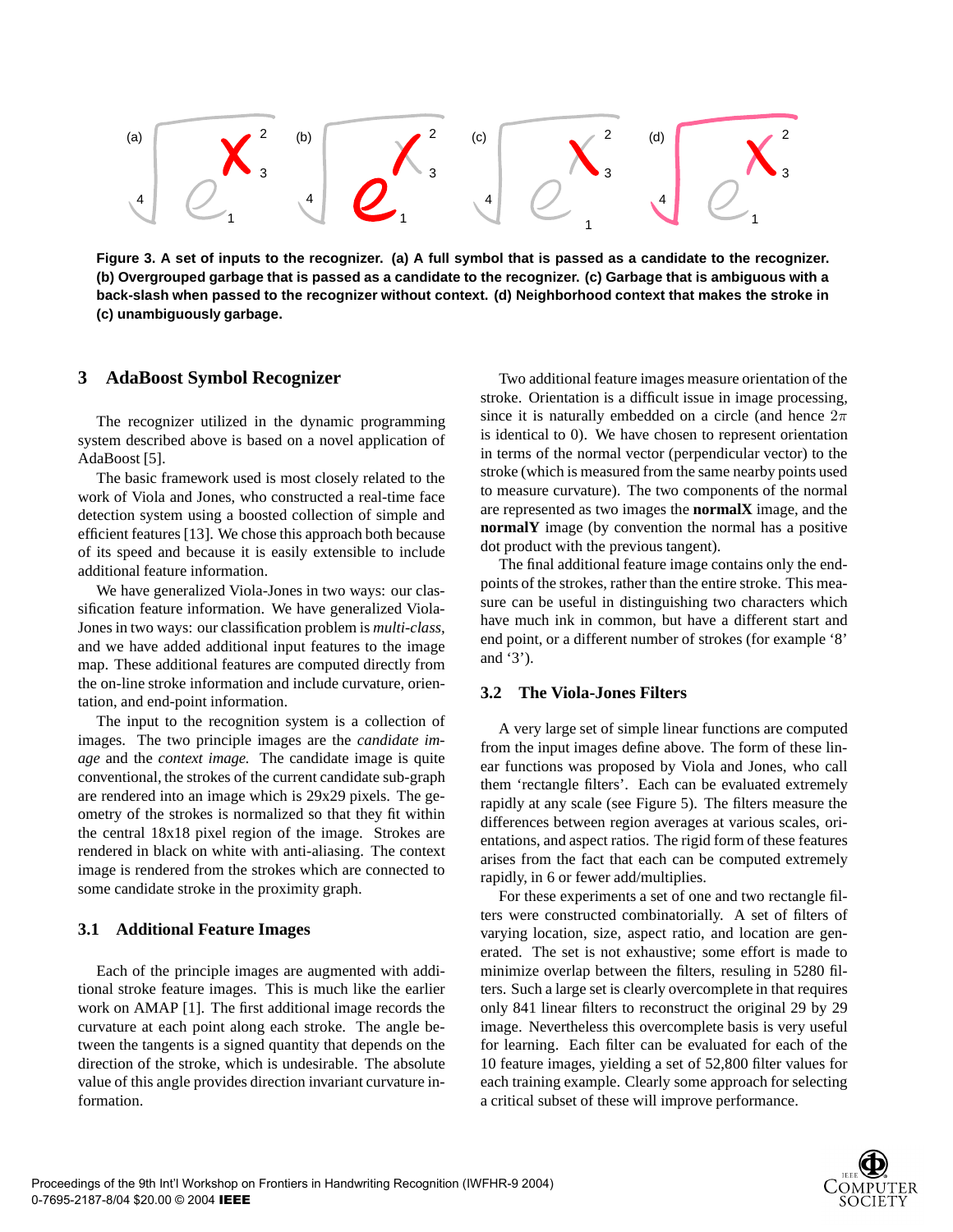### **3.3 AdaBoost Feature Selection and Learning**

The above sections describe a processing pipeline for training data: a rendering process for candidate and context, a set of additional feature images, and set of rectangle filters. The machine learning problem is to generate a classifier for this data which correctly determines the correct symbol of the candidate strokes, or possibly that the set of strokes is garbage. We use AdaBoost to learn a classifier which selects a small set of rectangle filters and combines them.

For these experiments the "weak learner" is a classifier which computes a single rectangle filter and applies a threshold (this is a type of decision tree known as a decision stump). In each round of boosting the single best stump is selected, and then the examples are reweighted. We use the multi-class variant of confidence rated boosting algorithm proposed by Schapire and Singer [9].

After  $N$  rounds, the final classifier contains  $N$  weak classifiers. Since each weak classifier depends on a single rectangle filter only N filters need to be evaluated. Excellent performance is achieved with between 75 and 200 filters. On a training set of 3800 examples from 25 writers, 0 training errors is observed with 165 weak classifiers. On a test set of 3800 examples from a different set of 25 writers 96% of the characters were classified correctly.

### **4 Evaluation**

To evaluate our approach, we ran tests on a corpus of automatically-generated mathematical expressions. We collected a modest set of handwritten characters, digits, and mathematical operators from 50 users with 5 examples per class. Of these examples, we synthesized short expressions containing digits and operators with a generative grammar (Figure 6). Our generated expressions are intentionally



**Figure 4. The left most images in each row are the candidate and context images rendered at 29x29 pixels. The remainder of each row shows various feature images computed from these principle images. From left to right: stroke curvature, stroke normal X, stroke normal Y, and endpoints.**



**Figure 5. Example rectangle filters shown relative to the enclosing classification window. The sum of the pixels which lie within the white rectangles are subtracted from the sum of pixels in the grey rectangles. Rectangle filters which contain two rectangles are shown in (A) and (B).**

dense, in order to make the grouping problem more interesting. Also it is worth noting that although each of our test examples is horizontally-oriented, our technique applies independent of the layout. We have manually applied the technique to examples with more interesting layouts and show that it works in practice, although our test data does not reflect this condition.

We separated the generated expressions into training and test data, such that 25 users' data made up the training set and the other 25 users made up the test set. This split ensures that we are testing the generalization of the recognizer across different populations.

We applied the above system to the test data with three different combination cost functions: *sum*, *max*, and *avg*, as described in Section 2.4. For *sum* we varied the value of  $\varepsilon$  to see its effect on the overall accuracy. For all of these approaches we measured the total number of symbols in the test data, the total number of false positives and false negatives in the results. A false negative occurs any time there is a group of strokes with a specific symbol label in the test data, and that exact group/label does not occur in the test



**Figure 6. Collected truth data is rendered into two sets of mathematical expressions, which serve as training and test data, respectively.**